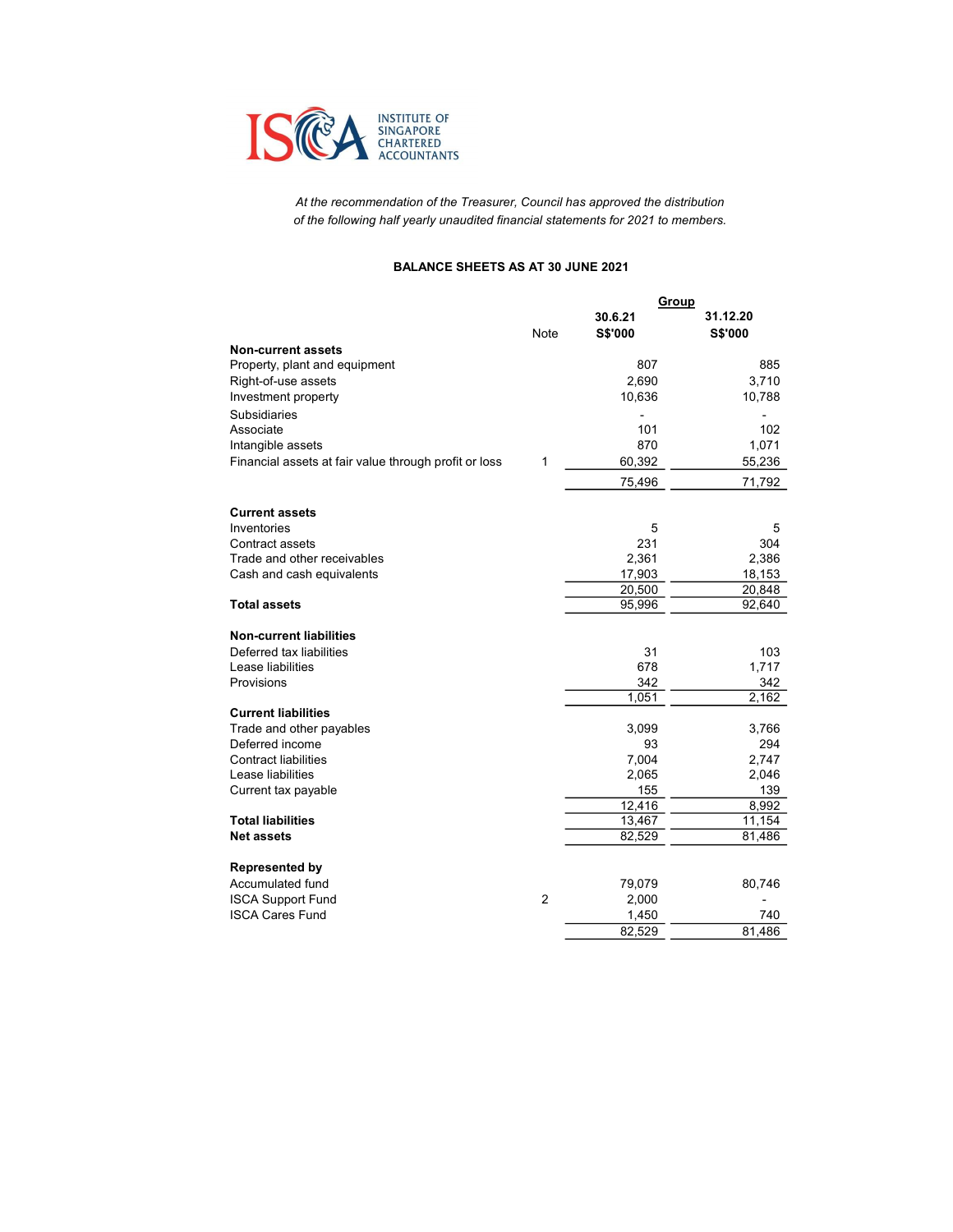#### CONSOLIDATED INCOME AND EXPENDITURE STATEMENT FOR SIX MONTHS ENDED 30 JUNE 2021

|                                                         | Group |                                 |                                 |
|---------------------------------------------------------|-------|---------------------------------|---------------------------------|
|                                                         | Note  | 1.1.21 to<br>30.6.21<br>S\$'000 | 1.1.20 to<br>30.6.20<br>S\$'000 |
| <b>Continuing operations</b>                            |       |                                 |                                 |
| <b>Income</b>                                           |       |                                 |                                 |
| Members' annual fees                                    |       | 5,766                           | 5,911                           |
| Members' admission fees                                 |       | 73                              | 77                              |
| Income from Continuing Professional Education           |       | 1,325                           | 783                             |
| Income from other training courses                      |       | 597                             | 429                             |
| Practice Monitoring income                              |       | 199                             | 288                             |
| Income from seminars, events and talks<br>Other income: |       | 211                             | 241                             |
| - Interest income from financial institutions           |       | 31                              | 90                              |
| - Others                                                | 3     | 2,038                           | 2,995                           |
| <b>Total Income</b>                                     |       | 10,240                          | 10,814                          |
| Less expenditure                                        |       |                                 |                                 |
| Expenses                                                |       | (9,963)                         | (10, 176)                       |
| Surplus before results of associate                     | 4     | 277                             | 638                             |
| Share of results of associates (net of tax)             |       | (1)                             | (6)                             |
| Surplus before tax                                      |       | 276                             | 632                             |
| Income tax credit                                       | 5     | 57                              | 18                              |
| Surplus after tax from continuing operations            |       | 333                             | 650                             |
| <b>Discontinuing operations</b>                         |       |                                 |                                 |
| Net deficit from discontinued operations, net of tax    | 6     |                                 | (1, 450)                        |
| Surplus/(Deficit) for the year                          |       | 333                             | (800)                           |
| Surplus from specific fund:                             |       |                                 |                                 |
| <b>ISCA Cares Fund</b>                                  |       | 710                             | 44                              |
| Net surplus/(deficit) and total comprehensive           |       |                                 |                                 |
| income/(loss) for the year                              |       | 1,043                           | (756)                           |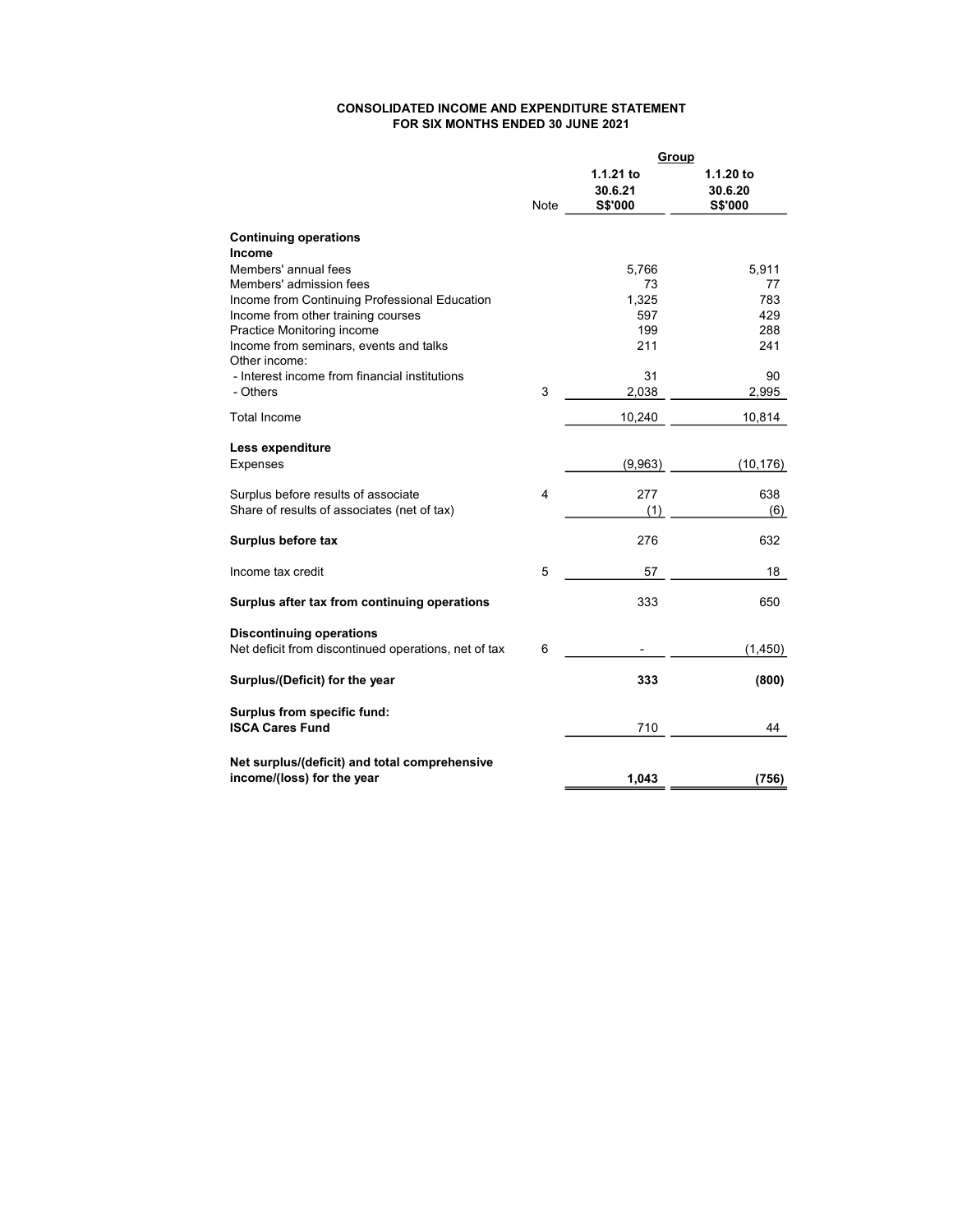## STATEMENT OF CHANGES IN FUNDS FOR THE FINANCIAL YEAR ENDED 30 JUNE 2021

### **Group**

| Balance at 1 January 2020                                                     | \$'000<br>75,654 | Accumulated fund ISCA Support Fund<br>\$'000 | <b>ISCA Cares Fund</b><br>\$'000<br>712 | Total<br>\$'000<br>76,366 |
|-------------------------------------------------------------------------------|------------------|----------------------------------------------|-----------------------------------------|---------------------------|
| Net (deficit)/surplus and total comprehensive<br>(loss)/income for the period | (800)            | -                                            | 44                                      | (756)                     |
| Balance at 30 June 2020                                                       | 74,854           |                                              | 756                                     | 75,610                    |
| Net surplus/(deficit) and total comprehensive<br>(loss)/income for the period | 5,892            | $\blacksquare$                               | (16)                                    | 5,876                     |
| Balance at 31 December 2020                                                   | 80,746           |                                              | 740                                     | 81,486                    |
| Net surplus and total comprehensive income<br>for the period                  | 333              |                                              | 710                                     | 1,043                     |
| <b>Transfer of funds</b>                                                      | (2,000)          | 2,000                                        |                                         |                           |
| Balance at 30 June 2021                                                       | 79,079           | 2,000                                        | 1,450                                   | 82,529                    |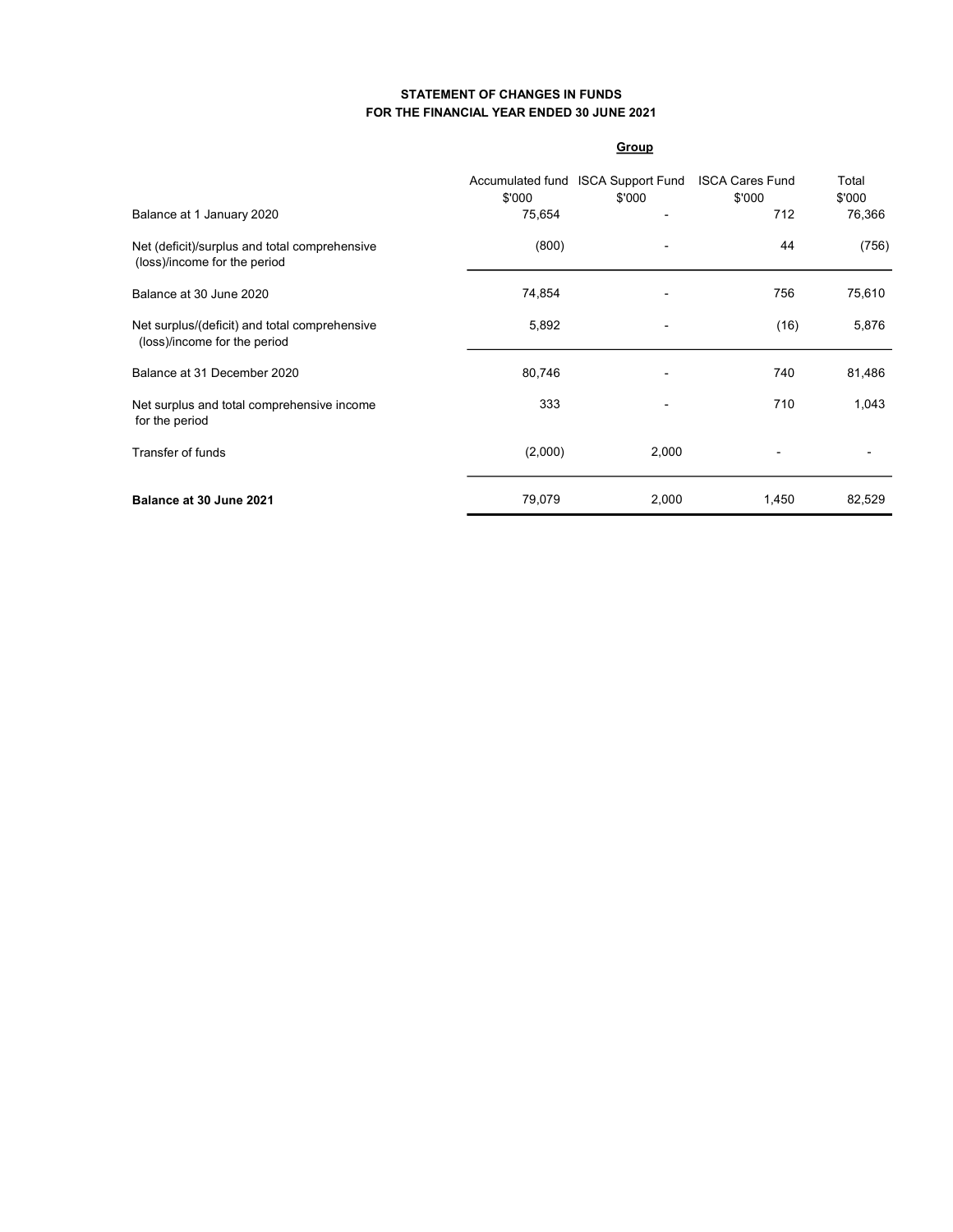# CONSOLIDATED STATEMENT OF CASH FLOWS FOR SIX MONTHS ENDED 30 JUNE 2021

|                                                                                                                                                            | <u>Group</u>                   |                                |
|------------------------------------------------------------------------------------------------------------------------------------------------------------|--------------------------------|--------------------------------|
|                                                                                                                                                            | 1.1.21 to<br>30.6.21<br>\$'000 | 1.1.20 to<br>30.6.20<br>\$'000 |
| Cash flows from operating activities                                                                                                                       |                                |                                |
| Surplus before tax from continuing operations                                                                                                              | 276                            | 632                            |
| Deficit before tax from discontinued operations                                                                                                            | $\qquad \qquad \blacksquare$   | (1,450)                        |
| Surplus/(deficit) before tax, total                                                                                                                        | 276                            | (818)                          |
| Adjustments for:<br>Depreciation of property, plant and<br>equipment, investment property,<br>right-of-use assets and amortisation<br>of intangible assets | 1,704                          | 1,618                          |
| Interest income                                                                                                                                            | (31)                           | (90)                           |
| Interest expense on lease liabilities<br>Net fair value gain on financial assets at fair<br>value through profit or loss                                   | 52<br>(399)                    | 81<br>(836)                    |
| Property, plant and equipment, right-of-use<br>assets and intangible assets written off<br>Loss on disposal of a subsidiary, net of tax                    | 6                              | 1,530                          |
| Share of results of associate (net of tax)                                                                                                                 | 1                              | 6                              |
| Operating surplus before working capital changes                                                                                                           | 1.609                          | 1,491                          |
| Contract assets                                                                                                                                            | 74                             | (241)                          |
| Inventories                                                                                                                                                |                                | 15                             |
| <b>Receivables</b>                                                                                                                                         | (3)                            | (16)                           |
| Payables<br><b>Contract liabilities</b>                                                                                                                    | (1,620)                        | (1,703)                        |
| Deferred income                                                                                                                                            | 4,257<br>(201)                 | 4,181<br>819                   |
| Cash generated from operations                                                                                                                             | 4,116                          | 4,546                          |
| <b>ISCA Cares Fund</b>                                                                                                                                     | 710                            | 44                             |
| <b>ISCA Support Fund</b>                                                                                                                                   | 1,000                          |                                |
| Net cash generated from operating activities                                                                                                               | 5,826                          | 4,590                          |
| Cash flows from investing activities                                                                                                                       |                                |                                |
| Disposal of a subsidiary, net of cash disposed                                                                                                             |                                | (1,649)                        |
| Interest received                                                                                                                                          | 58                             | 106                            |
| Purchase of financial instruments                                                                                                                          | (4,800)                        |                                |
| Purchases of property, plant and equipment                                                                                                                 | (191)                          | (28)                           |
| Additions to intangible assets                                                                                                                             | (71)                           | (446)                          |
| Net cash used in investing activities                                                                                                                      | (5,004)                        | (2,017)                        |
| Cash flows from financing activities                                                                                                                       |                                |                                |
| Repayment of the lease liabilities                                                                                                                         | (1,020)                        | (991)                          |
| Interest paid                                                                                                                                              | (52)                           | (81)                           |
| Net cash used in financing activities                                                                                                                      | (1,072)                        | (1,072)                        |
| Net (decrease)/increase in cash and cash                                                                                                                   |                                |                                |
| equivalents from continuing operations                                                                                                                     | (250)                          | 1,501                          |
| Cash and cash equivalents at beginning of year                                                                                                             | 18,086                         | 17,815                         |
| Cash and cash equivalents at end of year                                                                                                                   | 17,836                         | 19,316                         |
|                                                                                                                                                            |                                |                                |
| Cash and cash equivalents comprise:                                                                                                                        |                                |                                |
| Cash and cash equivalents                                                                                                                                  | 17,903                         | 19,382                         |
| Less: Fixed deposit pledged                                                                                                                                | (67)                           | (66)                           |
| As per consolidated statement of cash flows                                                                                                                | 17,836                         | 19,316                         |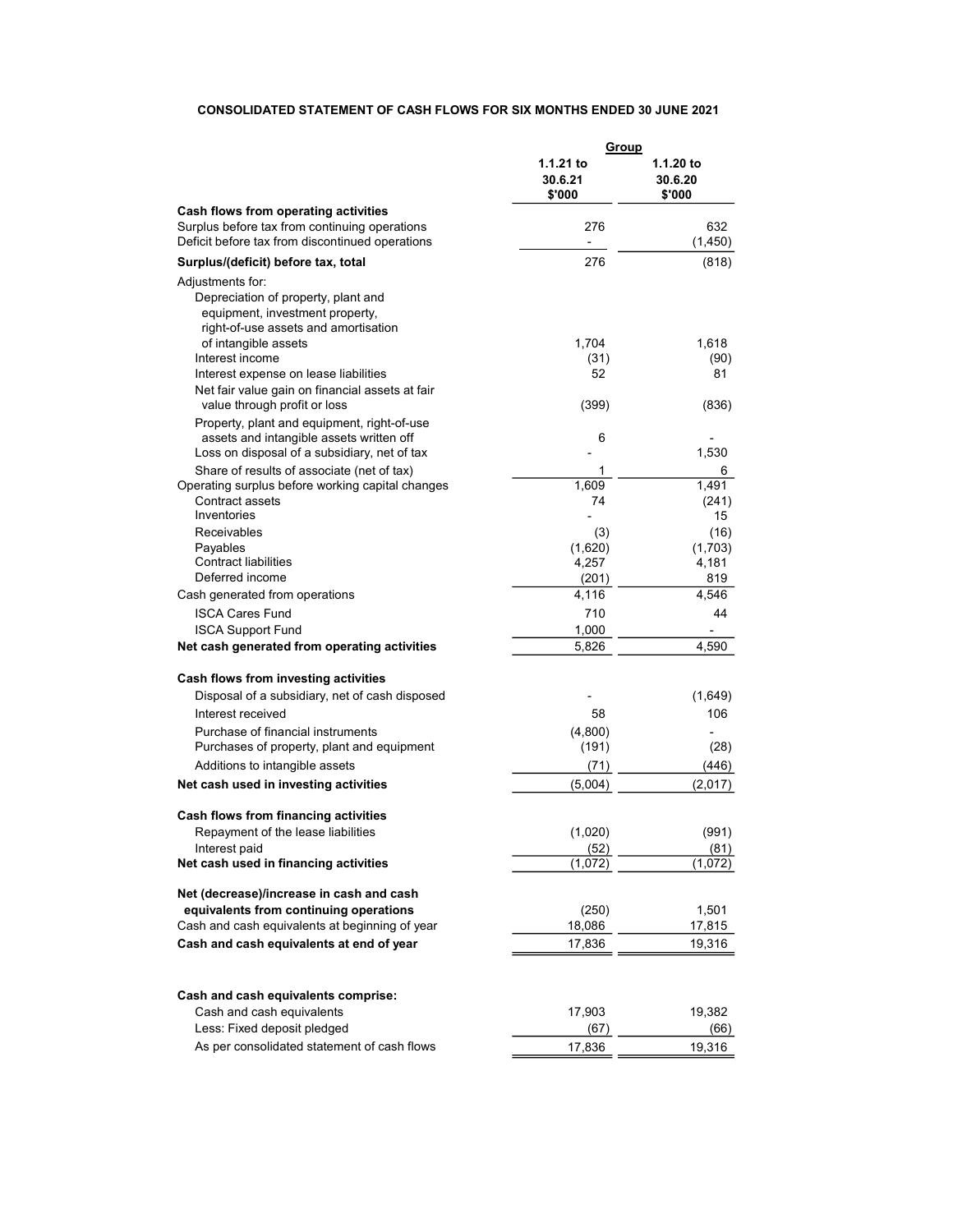## NOTES

| 1 Financial assets at fair value through profit or loss | Group        |           |
|---------------------------------------------------------|--------------|-----------|
|                                                         | 1.1.21 to    | 1.1.20 to |
|                                                         | 30.6.21      | 31.12.20  |
|                                                         | \$'000       | \$'000    |
| Financial assets measured at FVTPL                      |              |           |
| - Funds placed with fund managers                       | 60,392       | 55,236    |
| 2 ISCA Support Fund                                     | <b>Group</b> |           |
|                                                         | 1.1.21 to    | 1.1.20 to |
|                                                         | 30.6.21      | 31.12.20  |
|                                                         | \$'000       | \$'000    |
| At beginning of the year                                |              |           |
| <b>Transfer from Accumulated Fund</b>                   | 2,000        |           |
| At end of the year                                      | 2,000        |           |
| 3 Other income                                          | <b>Group</b> |           |
|                                                         | $1.1.21$ to  | 1.1.20 to |
|                                                         | 30.6.21      | 30.6.20   |
|                                                         | \$'000       | \$'000    |
| Advertising income                                      | 31           | 32        |
| CA Qualification fee                                    | 292          | 237       |
| Government grants                                       | 679          | 1,094     |
| Net fair value gain with respect to financial           |              |           |
| assets at FVTPL                                         | 399          | 836       |
| Management fees                                         | (22)         | 48        |
| Other fees                                              | 87           | 63        |
| Rental income from investment property                  | 481          | 480       |
| Rental income - others                                  | 42           | 5         |
| Sundry income                                           | 49           | 200       |
|                                                         | 2,038        | 2,995     |
| 4 Surplus before results of associate                   | Group        |           |
|                                                         | 1.1.21 to    | 1.1.20 to |
|                                                         | 30.6.21      | 30.6.20   |

The following items have been included in arriving the surplus before results of associate:

\$'000 \$'000

| <b>Expenses</b>                                     |       |       |
|-----------------------------------------------------|-------|-------|
| Advertisement expenses                              | 96    | 90    |
| Amortisation of intangible assets                   | 270   | 199   |
| Depreciation of investment property                 | 151   | 151   |
| Depreciation of property, plant and equipment       | 263   | 247   |
| Depreciation of right-of-use assets                 | 1,019 | 1,021 |
| Direct cost of providing training and other courses | 752   | 517   |
| Interest expense on lease liabilities               | 52    | 81    |
| Loss on disposal of financial assets at FVTPL       |       | 26    |
| Property, plant and equipment written off           | 6     |       |
| Rental expenses                                     | 7     | 8     |
| Repair and maintenance                              | 130   | 136   |
| Publications                                        | 198   | 200   |
| Seminar, event and talk expenses                    | 73    | 90    |
| Staff costs                                         | 5,595 | 6,004 |
| Website and IT expenses                             | 502   | 519   |